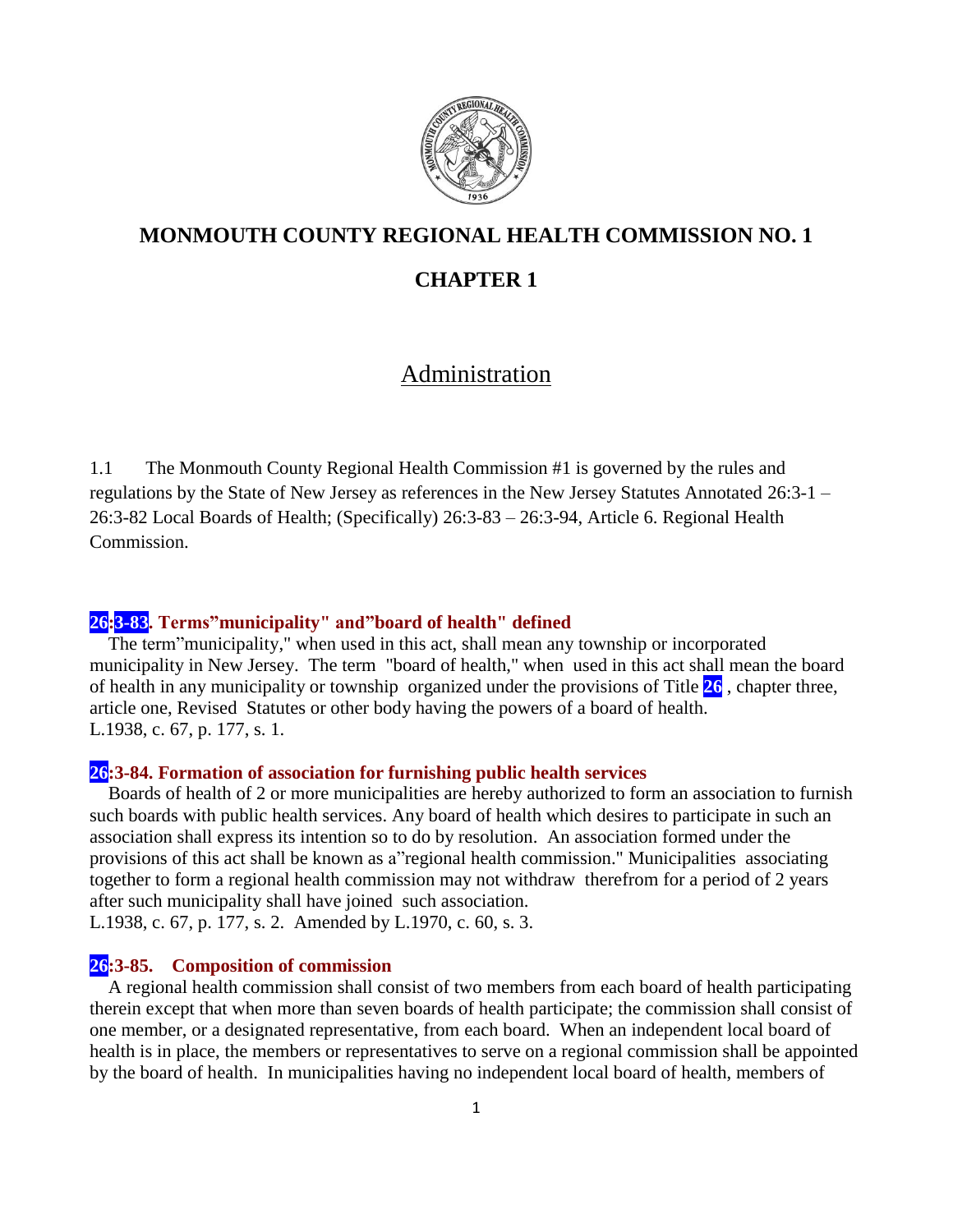regional health commissions shall be appointed by the local governing body. Members shall serve on regional health commissions at the pleasure of the appointing authority. L.1938, c.67, s.3; amended 1991, c.127.

# **26:3-86 Nature and amount of public health services of each board; report of activities, information.**

 4. a. A regional health commission shall arrange annually with each board of health participating therein as to the nature and amount of public health services, approved by the Commissioner of Health and Senior Services of New Jersey, to be furnished by the said commission to such board of health and the sum to be paid by the board of health to the commission for such services. It shall report annually to each board of health participating therein, and to the State Department of Health and Senior Services, regarding its activities for the year.

 b. The regional health commission shall maintain an Internet website. The purpose of the website shall be to provide increased public access to the regional health commission's operations and activities. The following information shall be posted, if applicable, on the regional health commission's website:

(1) a description of the regional health commission's mission and responsibilities;

 (2) the budget once adopted for the current and immediately prior fiscal years. Commencing with the fiscal year next following the effective date of P.L.2011, c.167 (C.4:24-20.1 et al.), the budgets of at least three consecutive fiscal years shall be available on the website;

(3) the most recent Comprehensive Annual Financial Report or other similar financial information;

 (4) the annual audit for the most recent and immediately prior fiscal years. Commencing with the fiscal year next following the effective date of P.L.2011, c.167 (C.4:24-20.1 et al.), the annual audits of at least three consecutive fiscal years shall be available on the website;

 (5) the regional health commission's rules, regulations, and official policy statements deemed relevant by the commissioners to the interests of the residents within the jurisdiction of the commission;

 (6) notice, posted pursuant to the "Senator Byron M. Baer Open Public Meetings Act," P.L.1975, c.231 (C.10:4-6 et seq.), of a meeting of the commission, setting forth the time, date, location, and agenda of the meeting;

 (7) the minutes of each meeting of the commission's board including all resolutions of the board and its committees for the current fiscal year. Commencing with the fiscal year next following the effective date of P.L.2011, c.167 (C.4:24-20.1 et al.), the approved minutes of meetings for at least three consecutive fiscal years shall be available on the website;

 (8) the name, mailing address, electronic mail address, if available, and phone number of every person who exercises day-to-day supervision or management over some or all of the operations of the regional health commission; and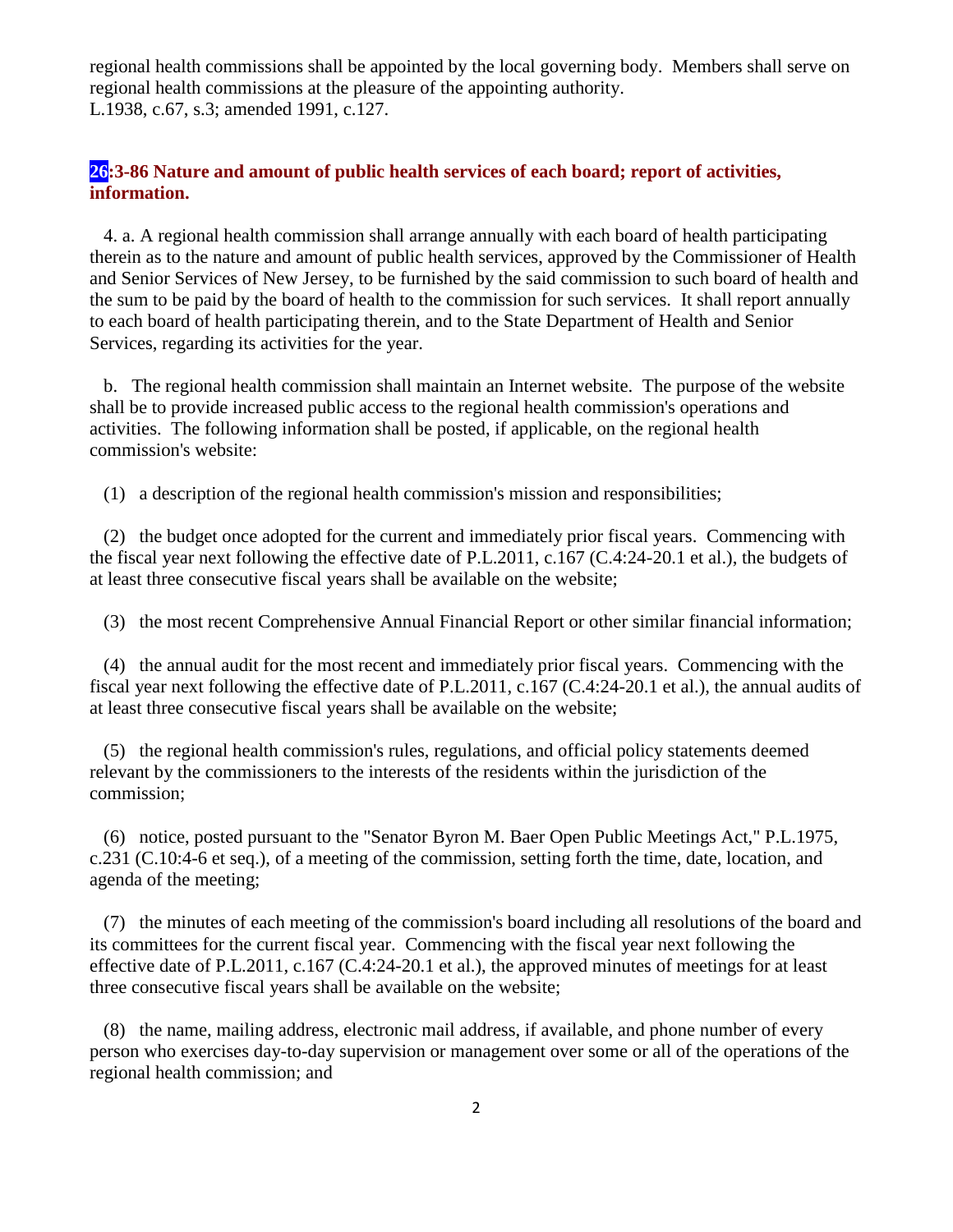(9) a list of attorneys, advisors, consultants, and any other person, firm, business, partnership, corporation, or other organization which received any remuneration of \$17,500 or more during the preceding fiscal year for any service whatsoever rendered to the regional health commission. L.1938, c.67, s.4; amended 2011, c.167, s.6.

### **26:3-87. Authority of commission; treasurer; bond; disbursement of funds**

A regional health commission shall have authority to receive funds from any source and expend such funds to furnish public health services to each board of health participating therein. The treasurer of a regional health commission shall be required to furnish bond in such amount and in such form as shall be approved by said commission. Said treasurer is authorized to pay from funds received by him for the use of the regional health commission bills approved by such commission. The treasurer of any municipality, the board of health of which participates in a regional health commission, is authorized to pay to the treasurer of the regional health commission such sum available for the use of the local board of health as may be approved by such board.

L.1938, c. 67, p. 178, s. 5.

#### **26:3-88. Health officer, inspectors, nurses, etc.; terms; salaries**

A regional health commission may employ a health officer, as hereinafter provided, to serve in part or all of the area in which it is rendering service who shall devote his full time to the duties of his office, and such inspectors, nurses, clerks and other employees, as may be necessary to perform the services it is authorized and has agreed to render. It shall fix the terms of office and the salaries of its employees.

L.1938, c. 67, p. 178, s. 6.

## **26:3-89. Restrictions in appointment of employees**

A regional health commission shall be subject to the same restrictions in the appointment of employees as apply to a local board of health under the provisions of section **26**:3-20 of the Revised Statutes.

L.1938, c. 67, p. 178, s. 7.

#### **26:3-90. Appointment of agents**

Before any person employed by a regional health commission shall act as an agent of a local board of health in any municipality, he shall be so appointed by such board.

L.1938, c. 67, p. 178, s. 8.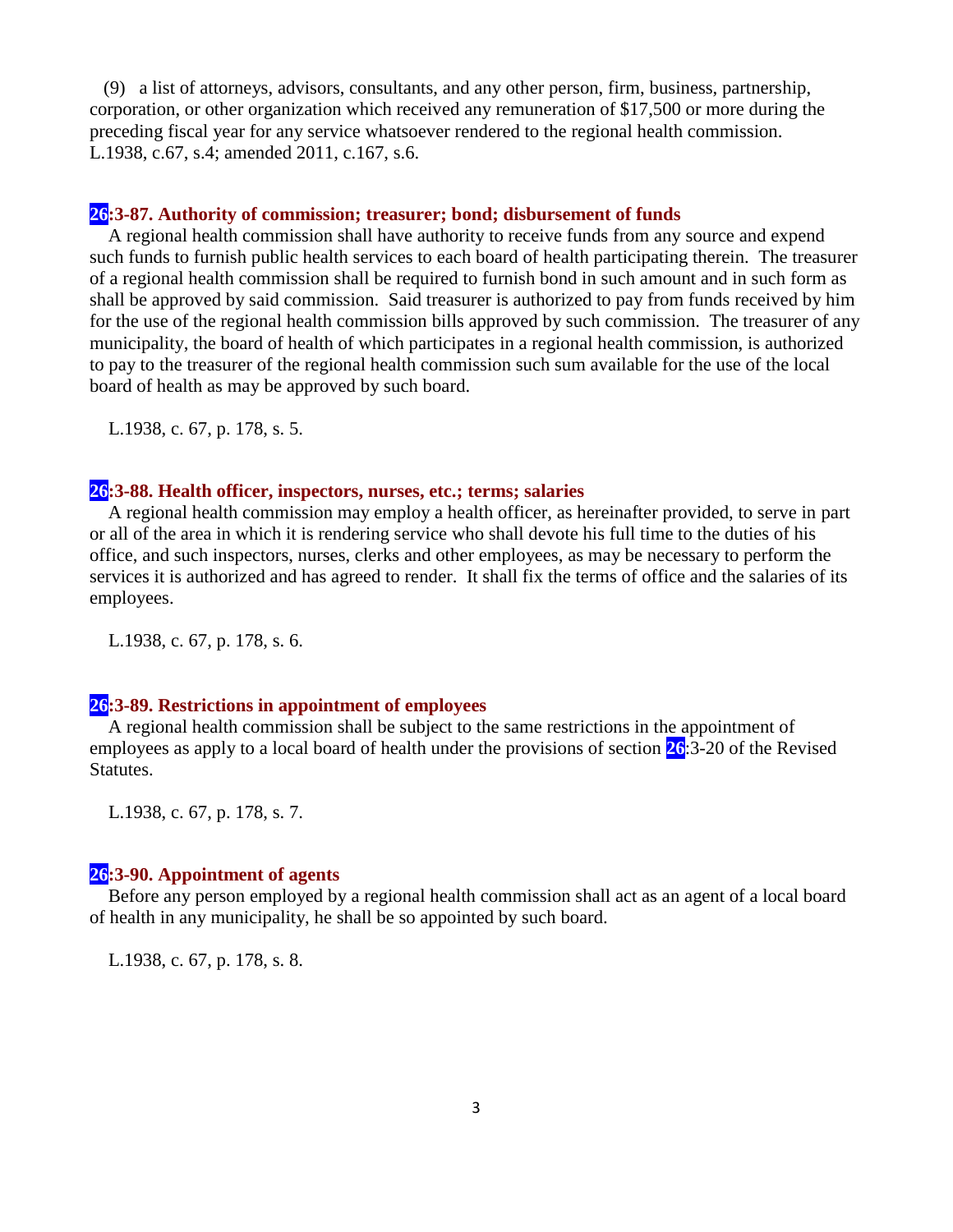#### **26:3-91. Persons already employed by boards of health; control and direction of work**

Nothing in this act shall be construed to prohibit a board of health participating in a regional health commission from retaining persons already in its employ, but the work of such persons, insofar as it relates to matters over which the health officer furnished by the regional health commission has supervision in the municipality, shall thereafter be directed by such health officer.

L.1938, c. 67, p. 178, s. 9.

#### **26:3-92. Powers, duties and jurisdiction of regional health commission**

Each regional health commission shall have jurisdiction in matters of public health within the geographic area of the participating municipalities. It shall succeed to all powers and perform all the duties conferred and imposed upon the municipal boards of health which it shall have superseded and, in addition, shall have all the powers and perform all the duties within the geographic area of the participating municipalities which by law are conferred and imposed upon any township, city or other local board of health in this State.

L.1970, c. 60, s. 4.

#### **26:3-93. Local board of health ordinances; enforcement**

The ordinances of each local board of health of each municipality participating in any regional health commission shall remain in effect within the geographic area of such municipality, until altered or repealed by the regional health commission. Such ordinances may be enforced by and in the name of the regional health commission by proceedings instituted and prosecuted in any court having jurisdiction of such proceedings in such municipality. Ordinances of the regional health commission may be enforced by and in the name of the regional health commission by proceedings instituted and prosecuted in a court having jurisdiction of such proceeding in the region.

L.1970, c. 60, s. 5.

## **26:3-94. Employees**

No regional health commission shall appoint any person as health officer, public health laboratory technician, sanitary inspector, veterinary meat inspector or plumbing inspector nor employ a person to do work ordinarily performed by a health officer, public health laboratory technician or an inspector of any of the classes named who is not the holder of a current license issued by the State Department of Health for the performance of such type and class of work. Each person who shall have been employed as a full-time employee of a local board of health or district health board, whose employment by such agency was governed by the provisions of the Civil Service law, and whose employment by such agency shall have been terminated by reason of the assumption of its activities and responsibilities by a regional health commission, shall be transferred to the regional health commission, shall be assigned duties comparable to those previously performed by him, and shall be entitled to and credited with all rights and privileges accruing to him by reason of his tenure in such previous office or position, the same as if the entire period of such previous employment had been in the position to which he shall have been transferred. His compensation shall be fixed by the board at not less than the amount received by him during the fiscal year proceeding the date he shall have been transferred to the regional health commission. Each person who shall have been employed as a full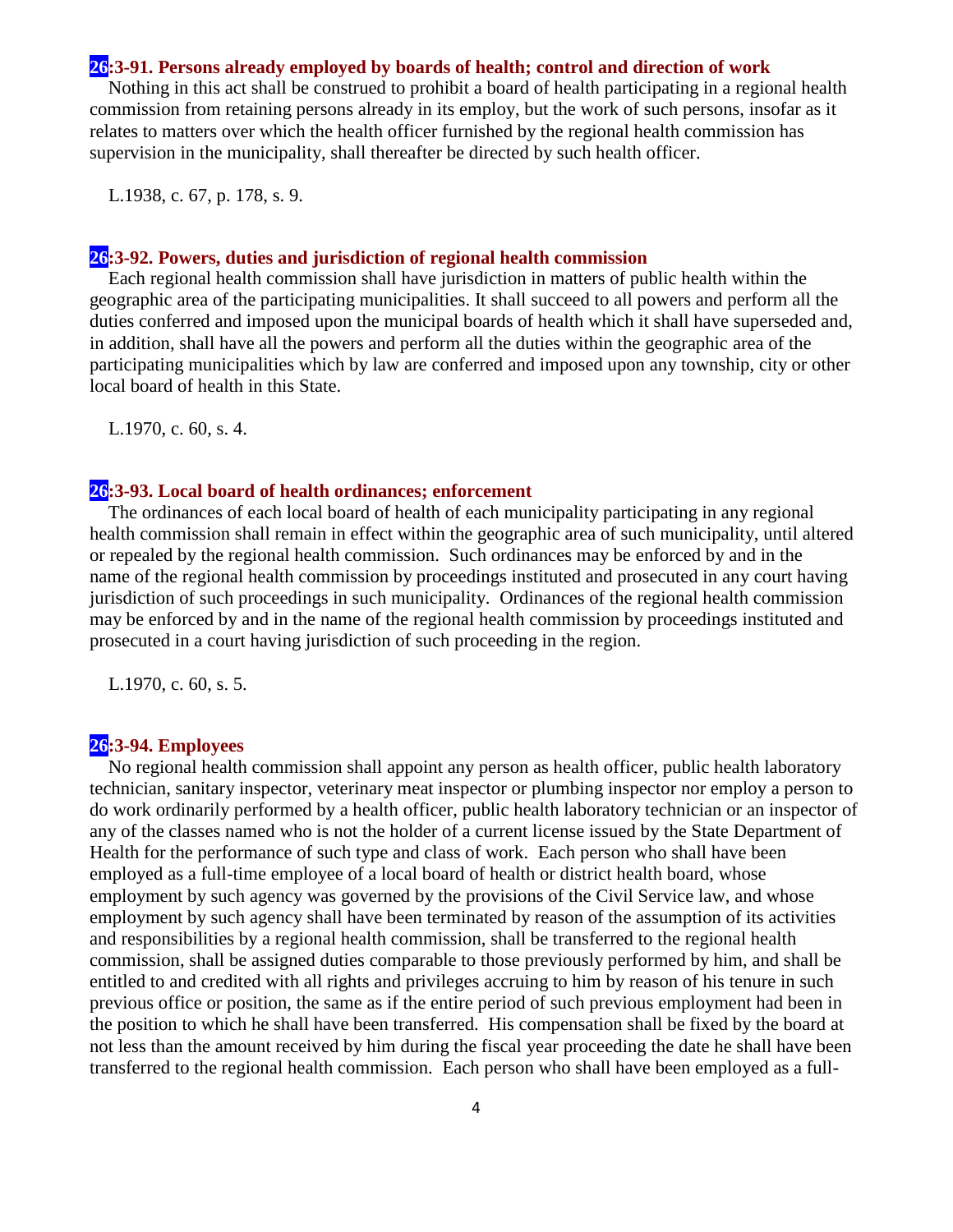time employee, for a period of 2 years or more, of a local board of health or a district health board, whose employment by such agency was not governed by the provisions of the Civil Service law, and whose employment by such agency shall have been terminated by reason of the assumption of its activities and responsibilities by a regional health commission, shall be transferred to the regional health commission, shall be assigned duties comparable to those previously performed by him and shall be entitled to and credited with all rights and privileges accruing to him by reason of his tenure in such previous office or position, the same as if the entire period of such previous employment had been in the position to which he shall have been transferred. His compensation shall be fixed by the board at not less than the amount received by him during the fiscal year proceeding the date he shall have been transferred to the regional health commission. In the event employment by the regional health commission to which a person is transferred pursuant to this act is governed by the provisions of the Civil Service law, the regional health commission shall certify to the Civil Service Commission the entitlement of such person to those rights and privileges to which he shall be entitled and which he shall be credited pursuant to this act. In such event, the Civil Service Commission shall appropriately classify such person in the competitive civil service without examination; such person shall thereafter be subject to all the provisions of the Civil Service law with regard to the terms of his employment, promotion, tenure, classification, compensation and like matters. Every person who shall have been employed as a part-time employee of a local board of health, for a period of 2 years or more and whose employment by such agency shall have been terminated by reason of the assumption of its activities and responsibilities by a regional health commission, shall be placed on a preferential re-employment list for a period of at least 2 years for positions in the regional health commission requiring the same licensure and type and class of work.

L.1970, c. 60, s. 6.

## **1-2 Positions/Job Descriptions**

Administrative Assistant – Under the direction of the Health Officer and the Office Coordinator, performs work necessary to maintain records, perform clerical work of a varied nature, acts as primary receptionist.

Assistant to the Epidemiologist – Under the direction of the Health Officer, Public Health Epidemiologist and the Monmouth Public Health Consortium, provides communicable disease services to the "Consortium " towns. Uses the State developed Communicable Disease Reporting and Surveillance System (CDRSS) to report and maintain individual patient records as required by the NJDOH.

Bookkeeper/Human Resources/Benefits Coordinator – Performs daily bookkeeping to maintain financially reliable records, performs administrative work of a varied nature. Responsibilities include all financial data, A/R, A/P, collections, tracking, reporting, financial aspects of grants and researching Human Resources Contact and function – gathers and maintains all personnel records. Maintains history.

Communicable Disease Case Investigator - Under direction of the MCRHC Health Officer, performs the work of a Communicable Disease Case Investigator involved in the investigation, tracking,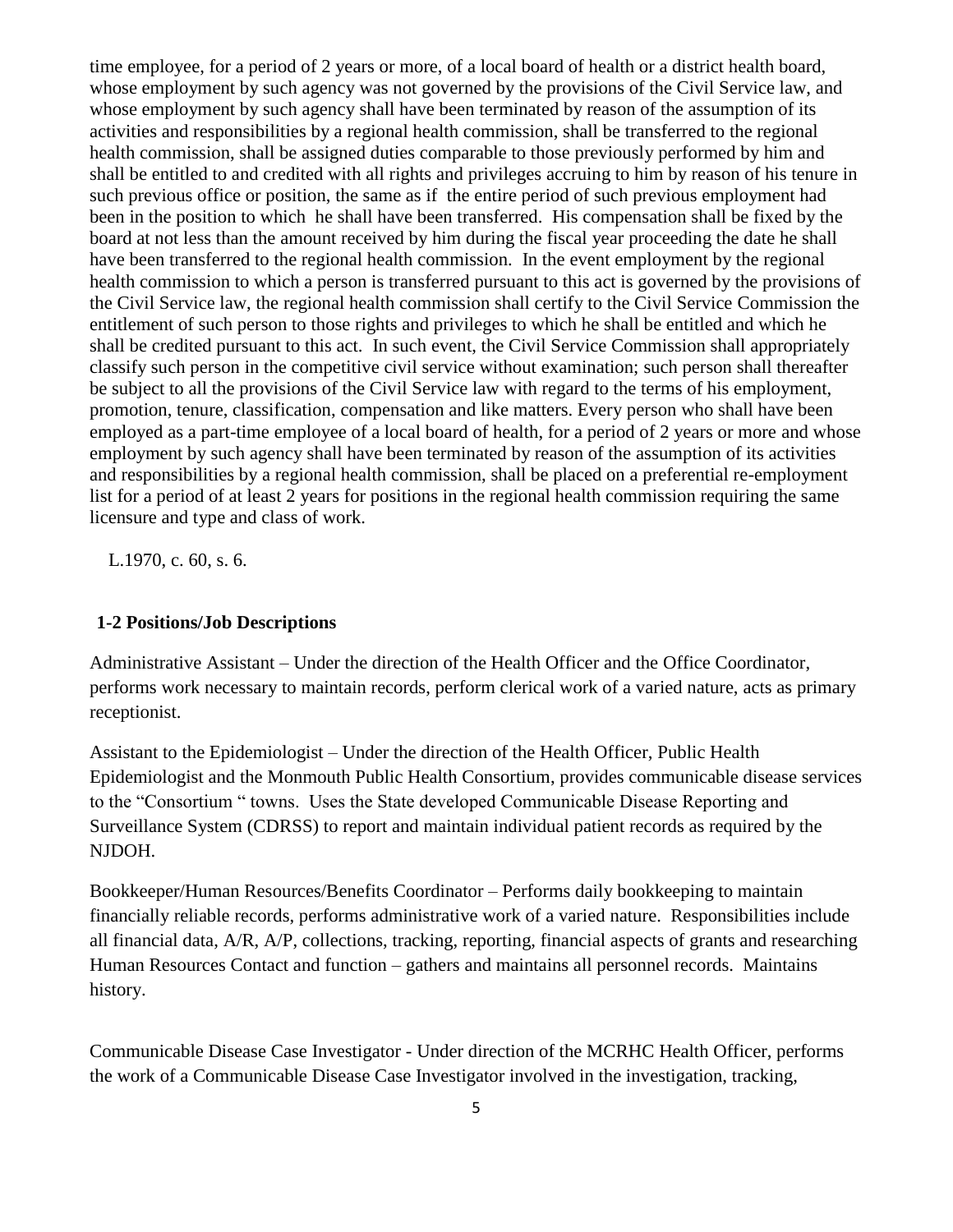reporting and maintaining records of communicable diseases occurring in the MCRHC towns and local health departments which are part of the Monmouth Public Health Consortium (MPHC). Said duties are to be conducted in accordance with all regulations of the State of New Jersey Department of Health (NJDOH). Utilize NJDOH-developed Communicable Disease Reporting and Surveillance System (CDRSS) to report and maintain reportable disease data as required by NJDOH. Training on CDRSS is required and provided by NJDOH's Communicable Disease Service.

Health Educator – Monmouth County Public Health Consortium – Under direction assesses individual and community health needs; plans, implements and evaluates effective health education and promotion programs; serves a resource person in health education, and communicates health and health education needs, concerns and resources; performs related work as required.

Health Officer – Chief Executive Officer of the MCRHC who recommends local public health policies. Plans, develops, coordinates, directs the work programs and staff of the MCRHC. Serves as general agent and directs enforcement of public health laws for the MCRHC.

Office Coordinator/Commission Secretary – Serves as the main administrative manager and support person to the staff, responsible for the maintenance of all inspection and complaint records and multiple, varied state mandated reporting documents involving all facets of local public health department issues. Directs and supervises the Administrative staff. Acts as secondary receptionist for the MCRHC, Secretary to the to the Commission, liaison to Commission Representatives throughout monthly meeting process, assists Health Officer as needed and performs other Commission functions as needed. Leads Administrative and Communication staff meetings.

Part-Time Administrative Assistant – Under direction of the Health Officer and Officer Coordinator, performs work necessary to maintain records, performs clerical work of a varied nature, acts as receptionist. Works collaboratively with all administrative staff.

Part-Time Chief Financial Officer - Under direction of the MCRHC Health Officer, manages the fiscal/financial operation of MCRHC through reviewing expenditures for compliance with budget policies, verifying accuracy of processed fiscal actions, estimating revenues and expenditures, monitoring internal financial controls, developing budgeting systems, evaluating the organization's financial condition, audits and notes; does other related duties as required.

Principal Registered Environmental Health Specialist - Under supervision of the Health Officer is responsible for the food sanitation program, investigation of environmental concerns, inspection of wells and septic systems, investigation of lead poisoning cases and the outbreaks of communicable disease, inspection of pools, schools and other matters or facilities that fall under state and local health sanitary codes. Coordinates and directs the activities of the other REHS staff. Leads REHS staff meetings.

Public Health Epidemiologist – Under the direction of the Health Officer, plans, organizes and implements an epidemiological public health program; provides consultation and advice to health care providers, infection control professionals and others; may supervise staff involved in investigative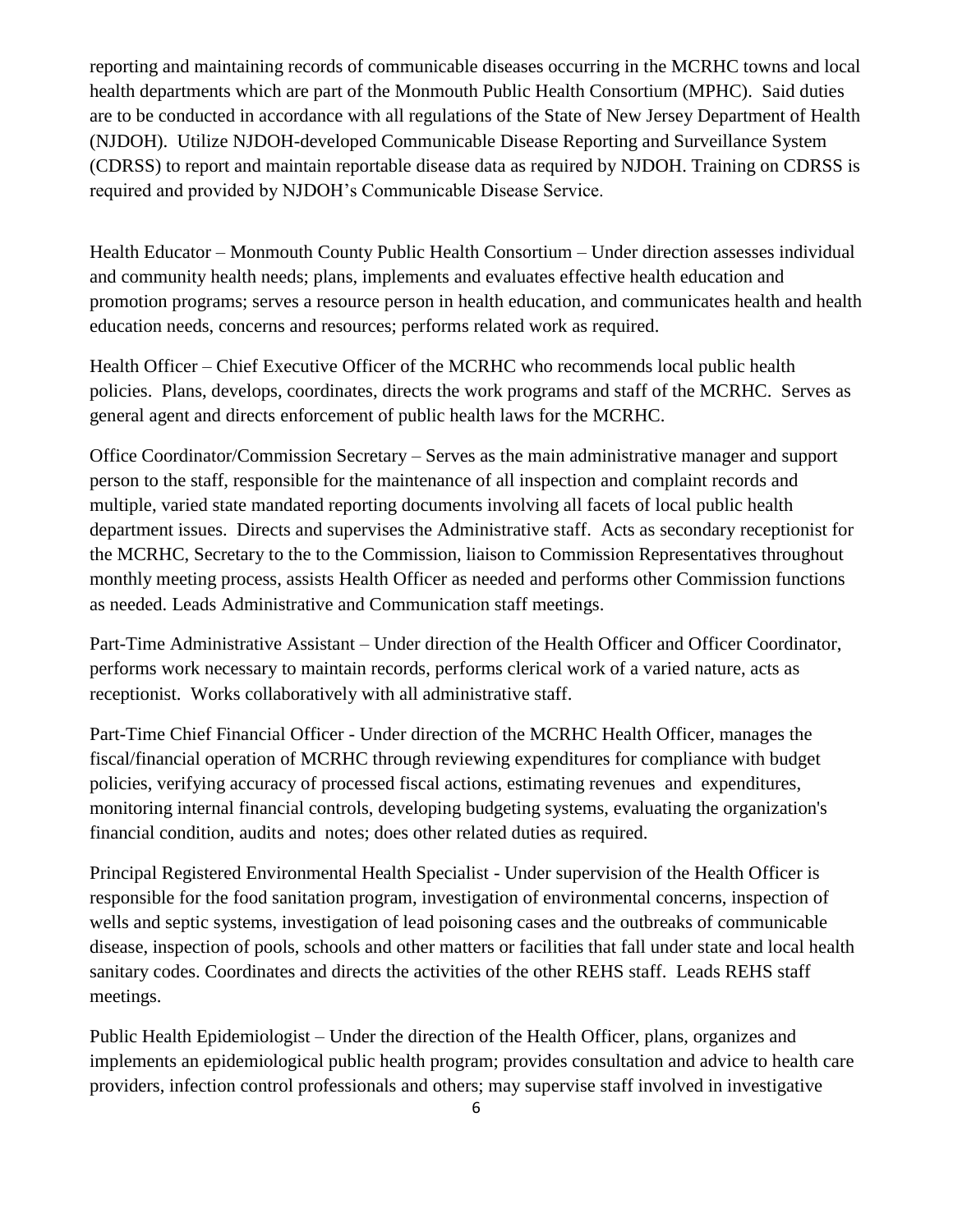activities; does other related work. Reports to: the MCRHC Health Officer and to the entire Monmouth Public Health Consortium.

Public Health Nurse – Under direction, teaches, counsels, assists in conducting epidemiological investigations and provides public health nursing services in homes, clinics and schools to individuals and families in the community; uses knowledge of nursing, social and public health sciences to promote and protect the health of populations through the performance of core public health functions and the delivery of essential public health services; does related work as required.

Registered Environmental Health Specialist -1 (REHS-1) - Under supervision of the Health Officer and Principal Registered Environmental Health Specialist, is responsible for the food sanitation program, investigation of environmental concerns, inspection of wells and septic systems, investigation of lead poisoning cases and the outbreaks of communicable disease, inspection of pools, schools and other matters or facilities that fall under state and local health sanitary codes.

Registered Environmental Health Specialist-2 (REHS-2) - Under supervision of the Health Officer and Principal Registered Environmental Health Specialist, is responsible for the food sanitation program, investigation of environmental concerns, inspection of wells and septic systems, investigation of lead poisoning cases and the outbreaks of communicable disease, inspection of pools, schools and other matters or facilities that fall under state and local health sanitary codes.

Senior Registered Environmental Health Specialist – Under supervision of the Health Officer and Principal Registered Environmental Health Specialist, is responsible for the food sanitation program, investigation of environmental concerns, inspection of wells and septic systems, investigation of lead poisoning cases and the outbreaks of communicable disease, inspection of pools, schools and other matters or facilities that fall under state and local health sanitary codes. This position also assists the health Officer in day-to-day coordination of environmental activities performed by this position and other REHS staff.

# Minimum and Maximum Salary Ranges

## 1-3.1 Establishing and Fixing 2018-2020 Salaries for Various Employees

**Editor's note:** Prior ordinances codified herein include versions of Ordinance No.8, original version published October 2013, beginning 13-08 adopted and edited through 18-08.

# 1-3.2 **Definitions**

a. *Salary*. The term "salary" shall mean a fixed regular payment typically paid on a monthly or biweekly basis but often expressed by an annual sum.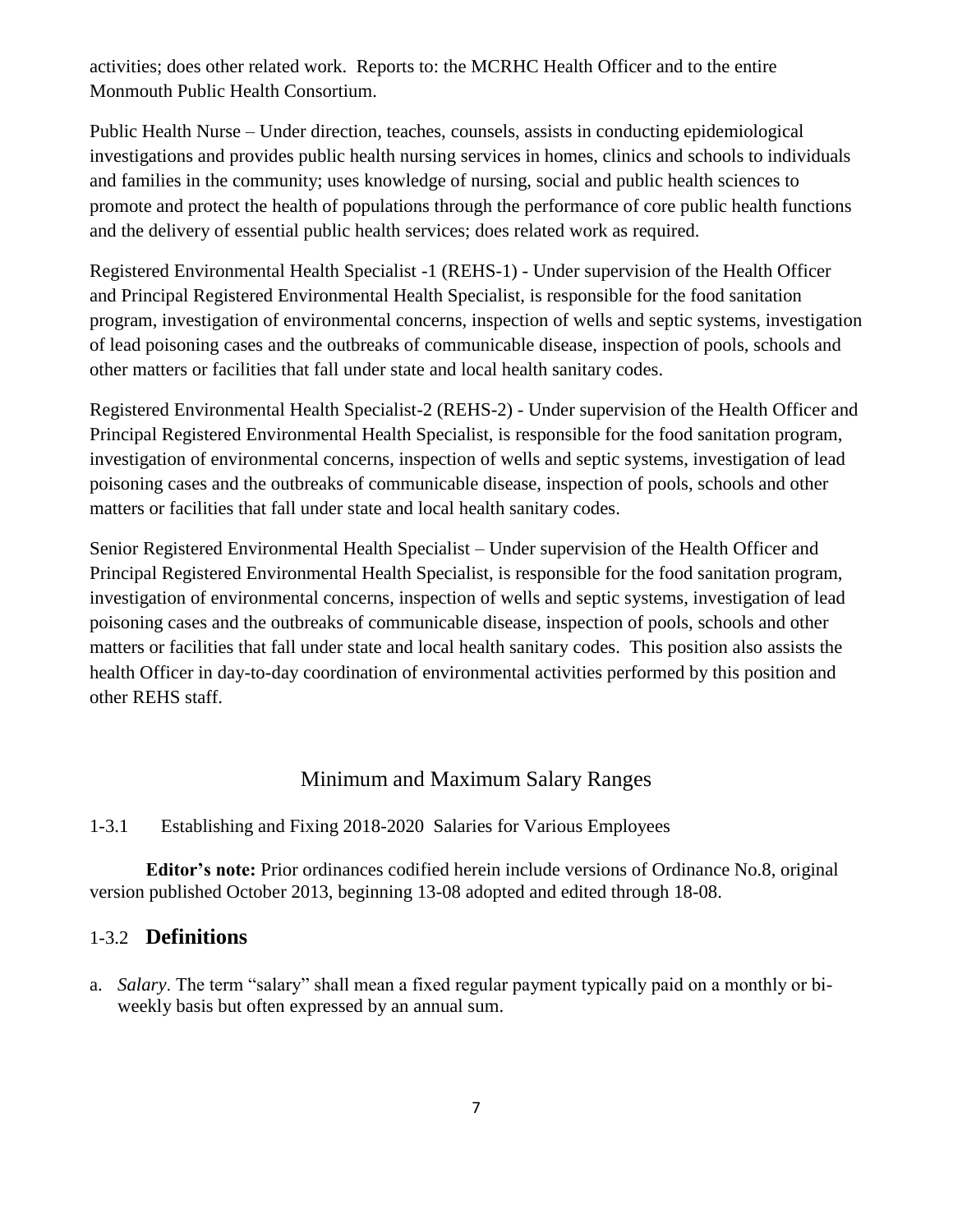# 1-3.3 **Salary Ranges**

a. Pursuant to N.J.S.A. 40A:9-165 and 26:3-88, the Commission hereby sets the following salary ranges for the registered environmental health specialists, public health nurse, office coordinator/secretary to the commission, administrative assistants, bookkeeper/benefits coordinator and communicable disease case investigator, effective January 1, 2018 for all new hires, and to all employees employed as of the ratification date of the 2018-2020 contract. The following tiers will go into effect:

| TITLE                                          | <b>MINIMUM</b><br><b>SALARY</b> | <b>MAXIMUM</b><br><b>SALARY</b> |
|------------------------------------------------|---------------------------------|---------------------------------|
| <b>Principal REHS</b>                          | \$90,000                        | \$99,460.20                     |
| <b>Senior REHS</b>                             | \$72,000                        | \$94,074.60                     |
| REHS-2                                         | \$57,000                        | \$70,000                        |
| <b>REHS-1</b>                                  | \$45,000                        | \$55,000                        |
| <b>Public Health Nurse</b>                     | \$60,000                        | \$70,000                        |
| Office Coordinator/Secretary to the Commission | \$30,000                        | \$65,000                        |
| <b>Administrative Assistant</b>                | \$25,000                        | \$45,000                        |
| Communicable Disease Case Investigator         | \$32,000                        | \$50,000                        |

| $2018 - 2.0\%$ |  |  |
|----------------|--|--|
|----------------|--|--|

**2019 – 2.0%**

| TITLE                                          | <b>MINIMUM</b><br><b>SALARY</b> | <b>MAXIMUM</b><br><b>SALARY</b> |
|------------------------------------------------|---------------------------------|---------------------------------|
| <b>Principal REHS</b>                          | \$90,000                        | \$101,449.40                    |
| <b>Senior REHS</b>                             | \$72,000                        | \$95,956.09                     |
| REHS-2                                         | \$57,000                        | \$70,000                        |
| REHS-1                                         | \$45,000                        | \$55,000                        |
| <b>Public Health Nurse</b>                     | \$60,000                        | \$70,000                        |
| Office Coordinator/Secretary to the Commission | \$30,000                        | \$65,000                        |
| <b>Administrative Assistant</b>                | \$25,000                        | \$45,000                        |
| Communicable Disease Case Investigator         | \$32,000                        | \$50,000                        |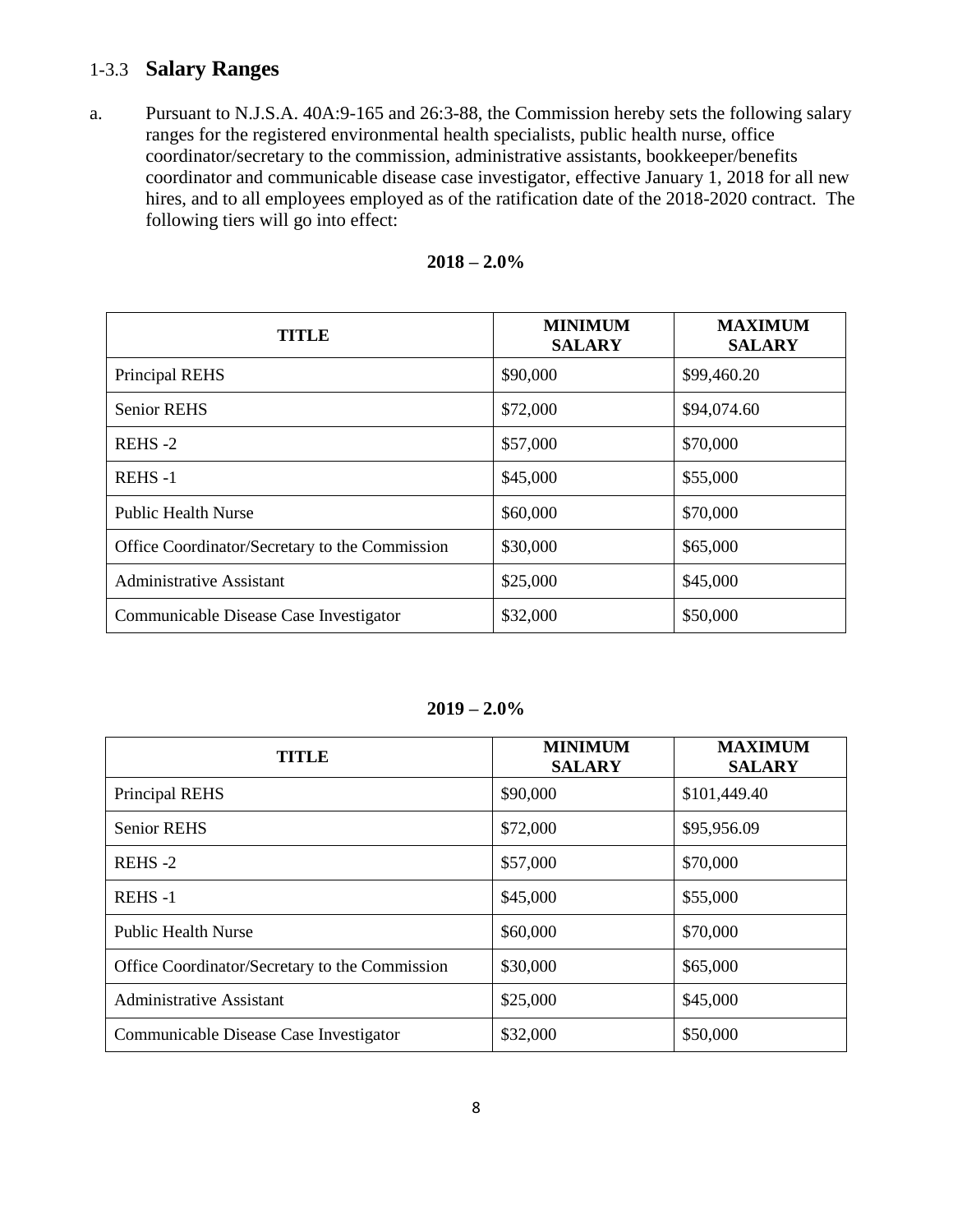| TITLE                                          | <b>MINIMUM</b><br><b>SALARY</b> | <b>MAXIMUM</b><br><b>SALARY</b> |
|------------------------------------------------|---------------------------------|---------------------------------|
| Principal REHS                                 | \$90,000                        | \$103,478.39                    |
| <b>Senior REHS</b>                             | \$72,000                        | \$97,875.21                     |
| REHS-2                                         | \$57,000                        | \$70,000                        |
| REHS-1                                         | \$45,000                        | \$55,000                        |
| <b>Public Health Nurse</b>                     | \$60,000                        | \$70,000                        |
| Office Coordinator/Secretary to the Commission | \$30,000                        | \$65,000                        |
| <b>Administrative Assistant</b>                | \$25,000                        | \$45,000                        |
| Communicable Disease Case Investigator         | \$32,000                        | \$50,000                        |

**2020 – 2.0%**

1-3.4 Pursuant to N.J.S.A. 40A:9-165 & 26:3-83 et seq, the Commission hereby sets the following salaries and compensations for the health officer, part-time chief financial officer, part-time, per diem or seasonal employees, effective January 1, 2018:

| <b>TITLE</b>                              | <b>MINIMUM</b><br><b>SALARY</b> | <b>MAXIMUM</b><br><b>SALARY</b> |
|-------------------------------------------|---------------------------------|---------------------------------|
| Health Officer                            | \$75,000                        | \$129,530                       |
| Bookkeeper/Benefits Coordinator           | \$30,000                        | \$65,000                        |
| Part-Time Public Health Nurse             | \$30,000                        | \$50,000                        |
| Part-Time CFO                             | \$20,000                        | \$35,000                        |
| Part-Time, Per-Diem or Seasonal Employees | $$10.00$ per hour               | \$85.00 per hour                |

# 1-3.5 **PROCEDURE FOR PUBLIC SALE OF CAPITAL PROPERTY**

When Capital property purchased by the Monmouth County Regional Health Commission #1 becomes obsolete and is no longer being used by Monmouth County Regional Health Commission #1, the following procedures shall be followed to authorize the disposal of said property.

1. A minimum market value shall be determined by the Finance Office, preapproved by the Health Officer and presented to the Commissioners for a motion and formal vote.